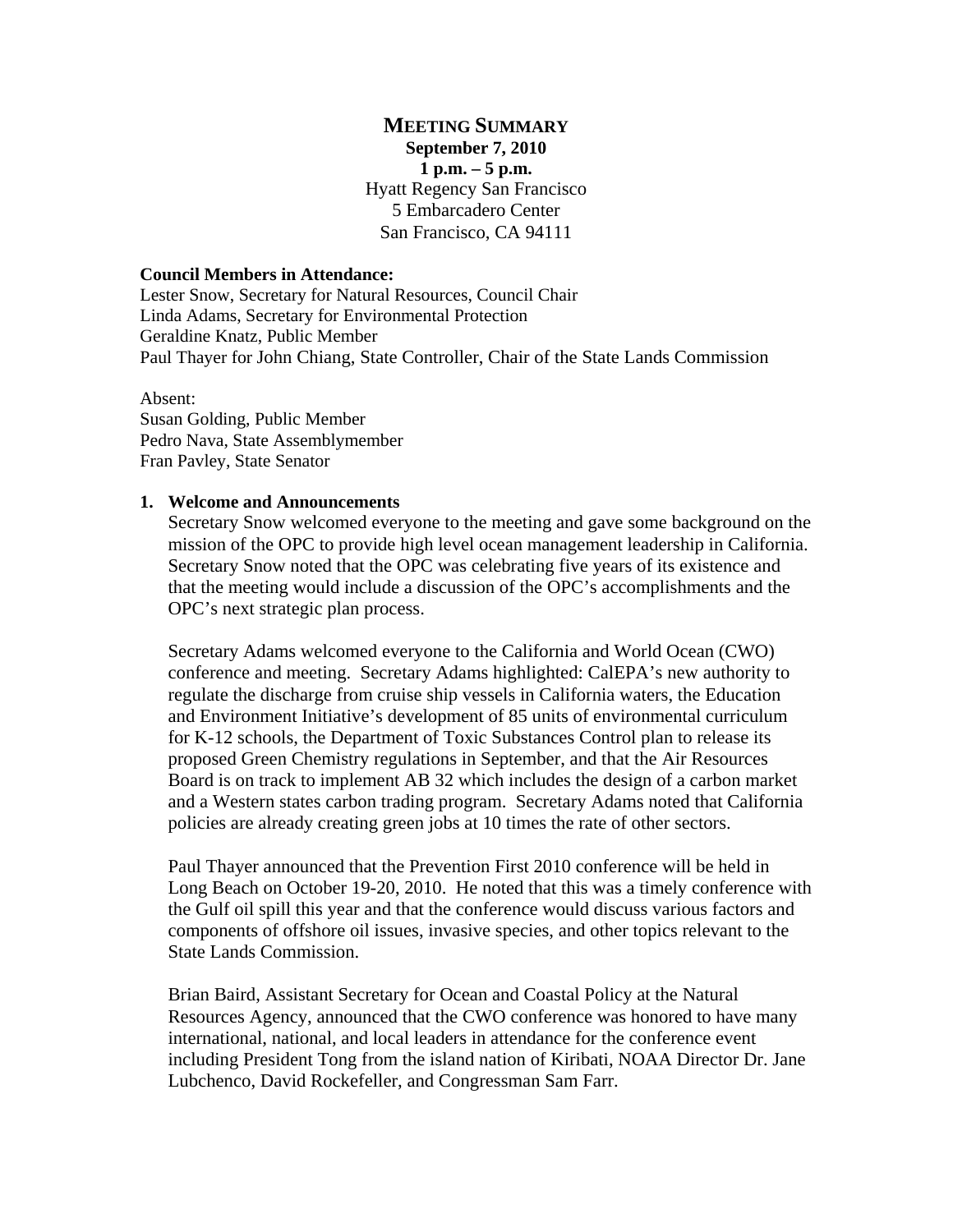### **2. Report from the Executive Director**

Dr. Amber Mace, Executive Director, noted that the OPC has had tremendous accomplishments in the last five years and that the first half of the meeting would focus on these. Dr. Mace updated the Council on several OPC staff efforts that were recommended in the draft OPC evaluation including: a Director's report that will be provided at all future meetings which summarizes all OPC activities that occur between OPC meetings, the reconvening of the OPC Steering committee on July 30, 2010, updates to the OPC website including a new list of all OPC projects, 2-page descriptions of OPC accomplishments, and an updated summary of OPC outcomes in relation to the 2006 OPC strategic plan.

Geraldine Knatz noted that there was no representation of industrial uses of the ocean on the Steering Committee, but acknowledged that there may not be a good state agency that can represent these industries.

## **3. Report from the Executive Officer**

Sam Schuchat introduced Moira McEnespy, the new program manager for OPC, and announced that Neal Fishman would be retiring this fall. He noted that OPC is now in a hiring and promotions freeze, so there will not be any new staff until this is lifted and OPC will remain understaffed for awhile. He also provided an update for the Council on the Sustainable Seafood Initiative and announced it will have a draft proposal at the next OPC meeting on an eco-label protocol for California sustainable seafood. He also presented the OPC Budget summary.

Secretary Snow made an announcement that he had the privilege of joining Senator Diane Feinstein for a celebration of the restoration of the San Francisco Bay Salt Ponds and pointed to this as a useful reminder that progress in ocean and coastal health is being made.

### **4. Report from the Science Advisor**

Skyli McAfee let the Council know that her report would be presented later as part of the OPC accomplishments.

### **5. OPC Five-Year Accomplishments**

Dr. Amber Mace led the discussion noting that the following projects represent the core strengths of the OPC.

• Sheila Semans, Project Specialist, introduced the integrated coastal mapping program which now consists of both seafloor and shoreline mapping. She gave a detailed presentation on the needs for this primary data set, the mapping technologies used, and the millions of non-state dollars leveraged with OPC's investment in the program. She emphasized that it was a project of partnerships, and that the maps were already providing valuable information for state agencies, as well as unexpected new information about the ocean that we didn't previously have. Rikk Kvitek, California State University of Monterey Bay, also gave a visual presentation of the maps and information already derived from the project. He noted that mapping the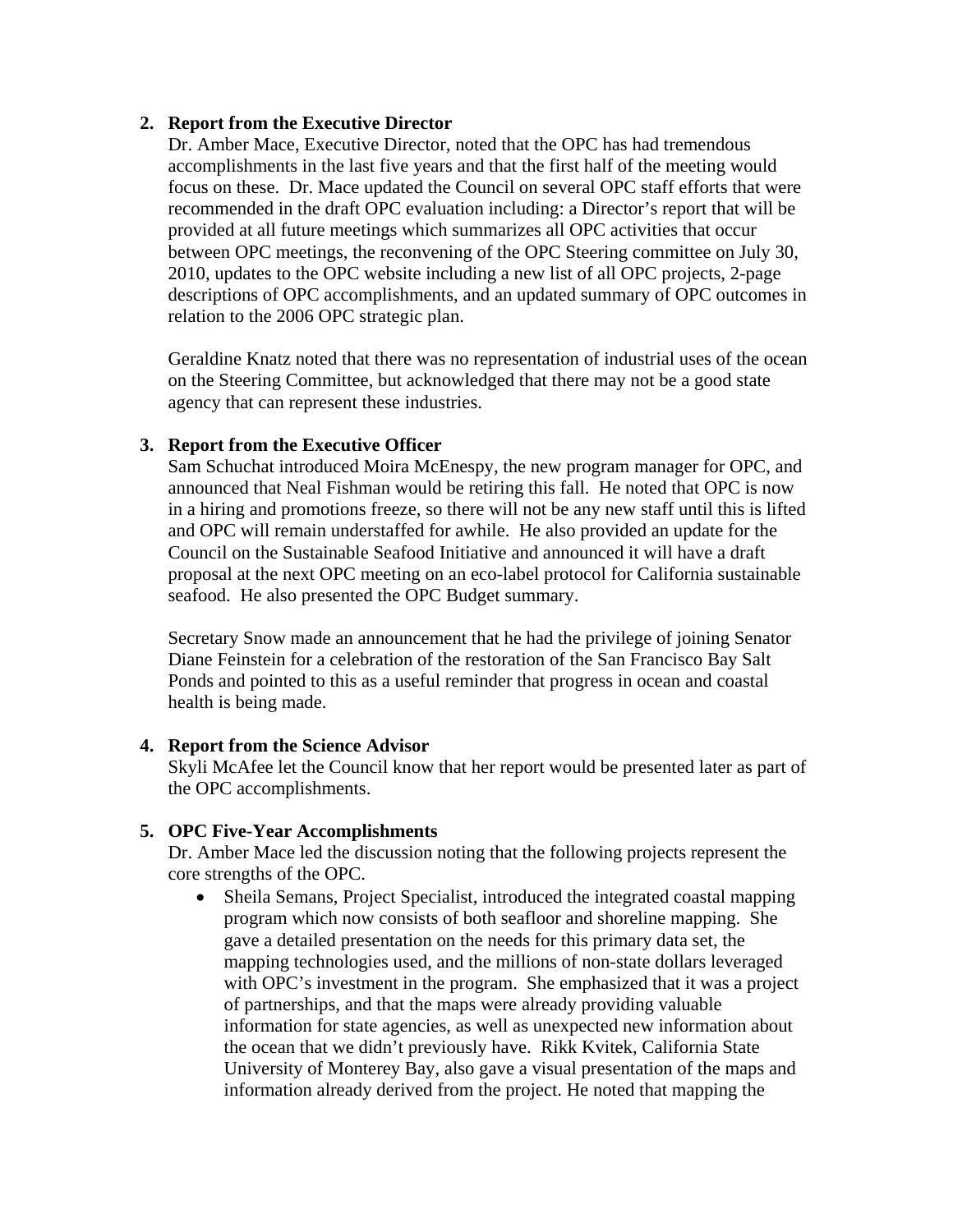land/sea transition remains a challenge, but that a variety of innovative ideas are being used to fill this mapping gap.

Geraldine Knatz questioned whether anyone can currently find the archeological sites. Rikk Kvitek answered that there are some risks of having this information open to the public, but that the public is also valuable in identifying the anomalies seen on the maps.

Secretary Adams congratulated the project team for the great work in such a quick timeframe.

Becky Smyth from NOAA Coastal Service Center emphasized that the project has been about partnerships and that success has been due to private sector partners keeping the project on schedule, the leveraging of resources, and exceptional staff leadership at the OPC.

Brian Baird added that this model is also informing other mapping efforts on the West Coast.

### **6. OPC Five-Year Program Evaluation**

Secretary Snow announced that due to presenter's schedules, the OPC Evaluation would be heard next, and then the agenda would return to the OPC accomplishments.

Dr. Amber Mace described the purpose and background of the OPC evaluation process and introduced the Expert Advisory panelists that presented the evaluation findings and recommendations: Terry Tamminen of Seventh Generation Advisors, Celeste Cantu of the Santa Ana Watershed Authority, and the Honorable Fred Keeley, Santa Cruz County Treasurer.

- Terry Tamminen highlighted the OPC's success in advancing policies through resolutions such as marine debris and supported the evaluation recommendation that the OPC should further embrace its leadership role by more directly involving council members. He noted the OPC could refine its model to be more strategic such as building staff functions to focus on policy leadership, science, and communication. He also supported the recommendation that the OPC narrow its focus when it embarks on new strategic plan process in early 2011.
- Celeste Cantu underscored that the OPC is not designed to be top-down and requires a unique structure to develop innovative approaches to ocean management. She summarized the evaluation's findings that the Ocean Science Trust and the OPC have improved science integration into decisionmaking and supported the evaluation recommendation that the OPC Science Advisory Team stay on track. She also discussed the OPC's challenge in coordination as outlined in its mandate, but suggested that this takes time and the OPC can improve agency collaboration by instituting innovative ways to help solve problems.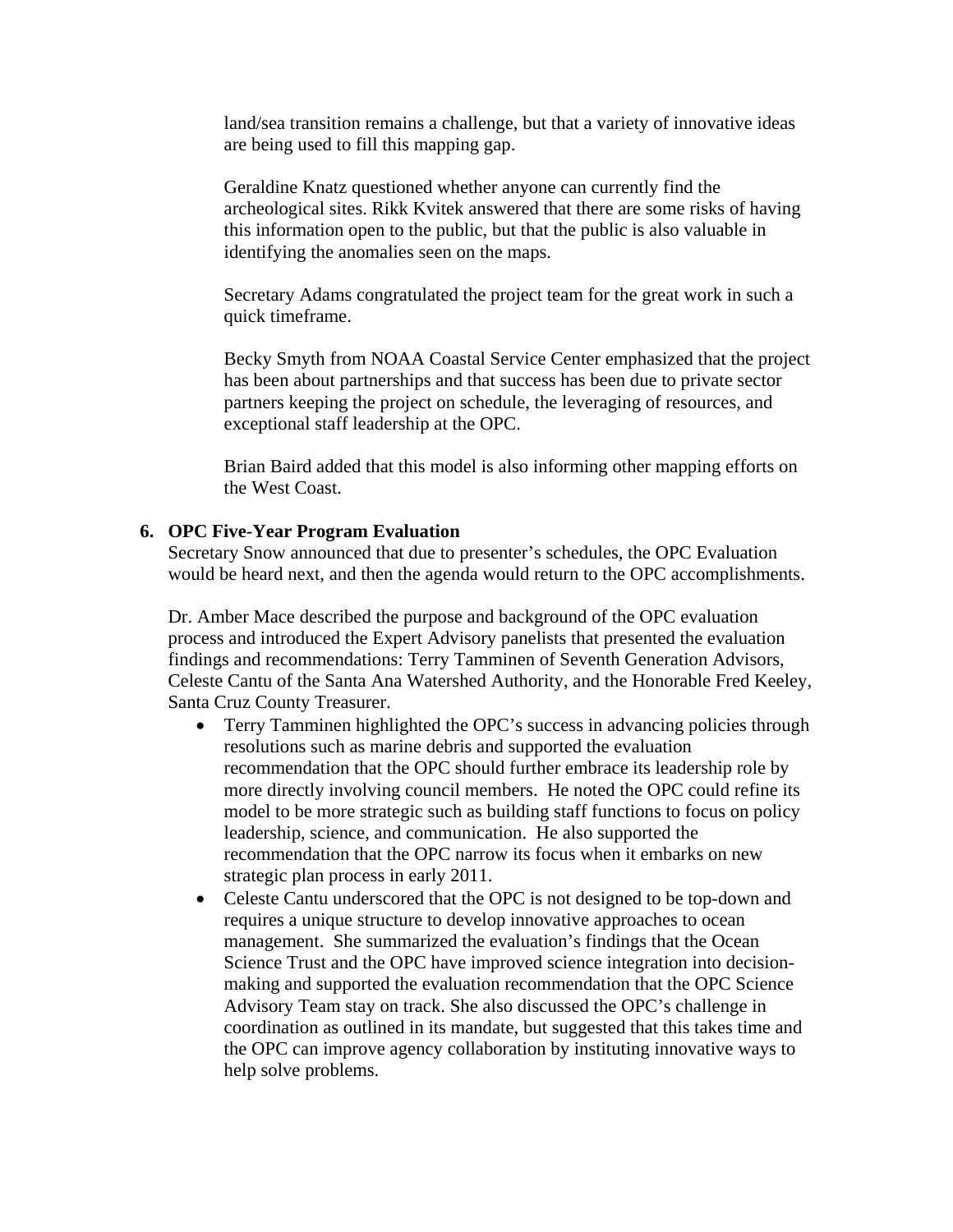• Fred Keeley expressed his excitement that the OPC model is working and noted the OPC's investment in the ocean encouraged others to do the same thing. He also supported the evaluation recommendation that spending decisions can be even better if OPC has a more refined strategy. He recommended that a communication strategy be part of the next strategic plan and that more engagement of council members could also improve the ability of the OPC to champion ocean policies.

The council members and the panel members had a detailed discussion on some of the OPC evaluation findings on resolutions, council member engagement, and how to best transition OPC into the next administration.

## **Public Comment:**

- Michael Endicott, Sierra Club California Encouraged the OPC to keep making resolutions that push the edge of science and recommended not just stop at 10 meters for mapping because these data are needed for more localized planning.
- Linda Sheehan, California Coastkeepers Alliance Encouraged the OPC to think more broadly about its leadership role. She suggested that the evaluation report tried to rein the OPC more than is necessary because there is opportunity to push, while respecting agency boundaries.

# **5. OPC Five-Year Accomplishments** *(continued*)

- b. Valerie Termini, Project Manager, presented the OPC's accomplishments on sustainable fisheries, and emphasized that partnerships with stakeholders (NGOs and fishermen) and agencies made these projects successful. She presented the Central Coast Groundfish Project as an example where OPC supported an effort to establish a sustainable groundfish fishery in the central coast which resulted in informing groundfish management and establishing a model for fishery reform. She introduced Michael Bell, Project Director at The Nature Conservancy and Chris Kubiak, a fishermen from Morro Bay. Michael Bell described the project in more detail and emphasized that the project partnership of diverse stakeholders had a powerful voice in the policy realm for promoting gear switching, electronic monitoring, and community fishing associations and that the project was also a great opportunity to initiate collaborative research to determine trawling impacts and best way to manage this fishing approach. Chris Kubiak also noted that the strength of the project was collaboration.
- c. Abe Doherty, Project Specialist, presented the OPC's unique role in addressing climate change. He emphasized that climate science was rapidly evolving, so OPC has actively funded a variety of research projects to provide the state and local partners with the latest science on sea level rise projections, potential sea level rise impacts, and ocean acidification. He noted that OPC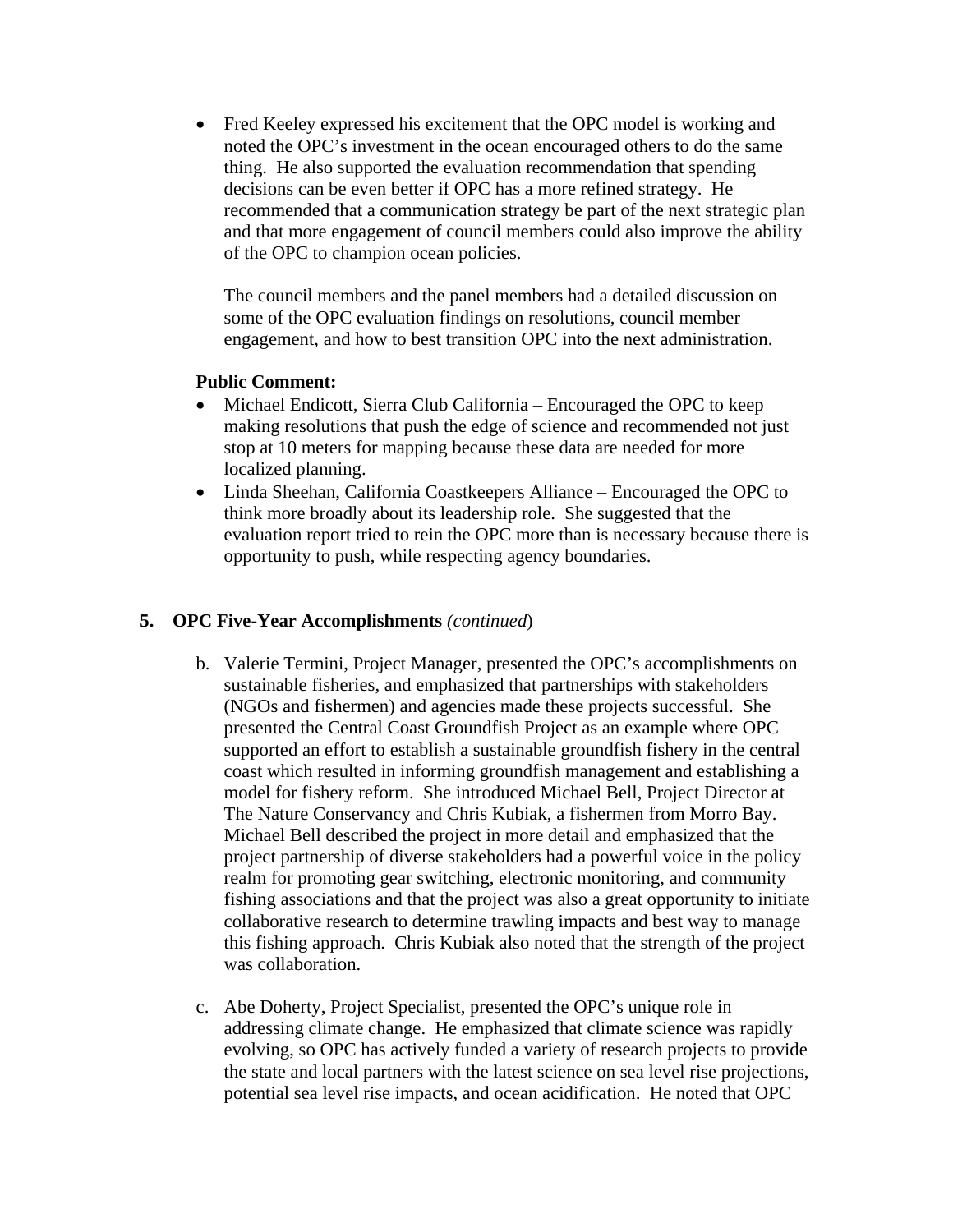coordinated state agency leaders with jurisdiction over the coast and ocean to draft the coast and ocean chapter of the state's climate adaptation strategy. He also described how OPC convened a state working group to prioritize strategies, complete a vulnerability assessment, and implement near term actions, such as the development of greenhouse gas offset protocols for coastal wetlands. He introduced Gregg Albright, Deputy Secretary for Environmental Policy & Integration, Business, Transportation and Housing Agency, who commended OPC for creating a model forum where agencies can move toward an interest-based concerted approach to deal with impacts of climate change.

d. Skyli McAfee, Science Advisor and Ocean Science Trust (OST) Executive Director presented the OPC's accomplishments in integrating science into policy. She noted that the OPC has demonstrated its commitment to science by establishing a Scientific Advisory Team and designating a science advisor that is outside of its agency to maintain objectivitiy. She gave examples of how OST and the Science Team had harvested relevant science and worked with the OPC to identify research needs. She introduced Dr. Steve Weisberg, the chair of the Science Advisory Team who thanked the OPC for embracing science integration and welcoming the Science Advisory Team. He noted that scientists rarely have an opportunity to work alongside the state and have direct feedback in decision-making process and that this empowerment is incentive for scientist engagement.

# **Public Comment:**

- Mike Sutton, California Fish and Game Commission Thanked OPC for its investment in fisheries and marine protected areas.
- Joey Racano California Ocean Outfall Group Thanked the OPC for being cutting edge.
- Dr. Jeanine Pfeifer, resident of Mendocino County Requested more information on science and OPC in north counties. She recommended increasing social scientists on the Science Advisory Team, and having the MPA Monitoring Enterprise reach out to constituents for input and collaboration.
- Don Maruska, San Luis Obispo Science and Ecosystem Alliance Noted that there is a real role for OPC to work with the Department of Fish and Game (DFG) and the Commission to figure out new ways to manage fisheries through a collaboration of communities and fishery stakeholders. He suggested OPC weave the MLMA report and other efforts into a coherent goal.

### **7. Federal Appropriate Request and National Ocean Policy and Funding**

Dr. Amber Mace, Executive Director, requested Council approval to send a letter to the U.S. Senate leadership that states the OPC supports the new national commitment to dedicate funding to coastal and ocean management and the principles in the National Endowment for the Oceans Act, requests support in the President's budget for regional ocean partnerships, and supports legislation improvements to the Coastal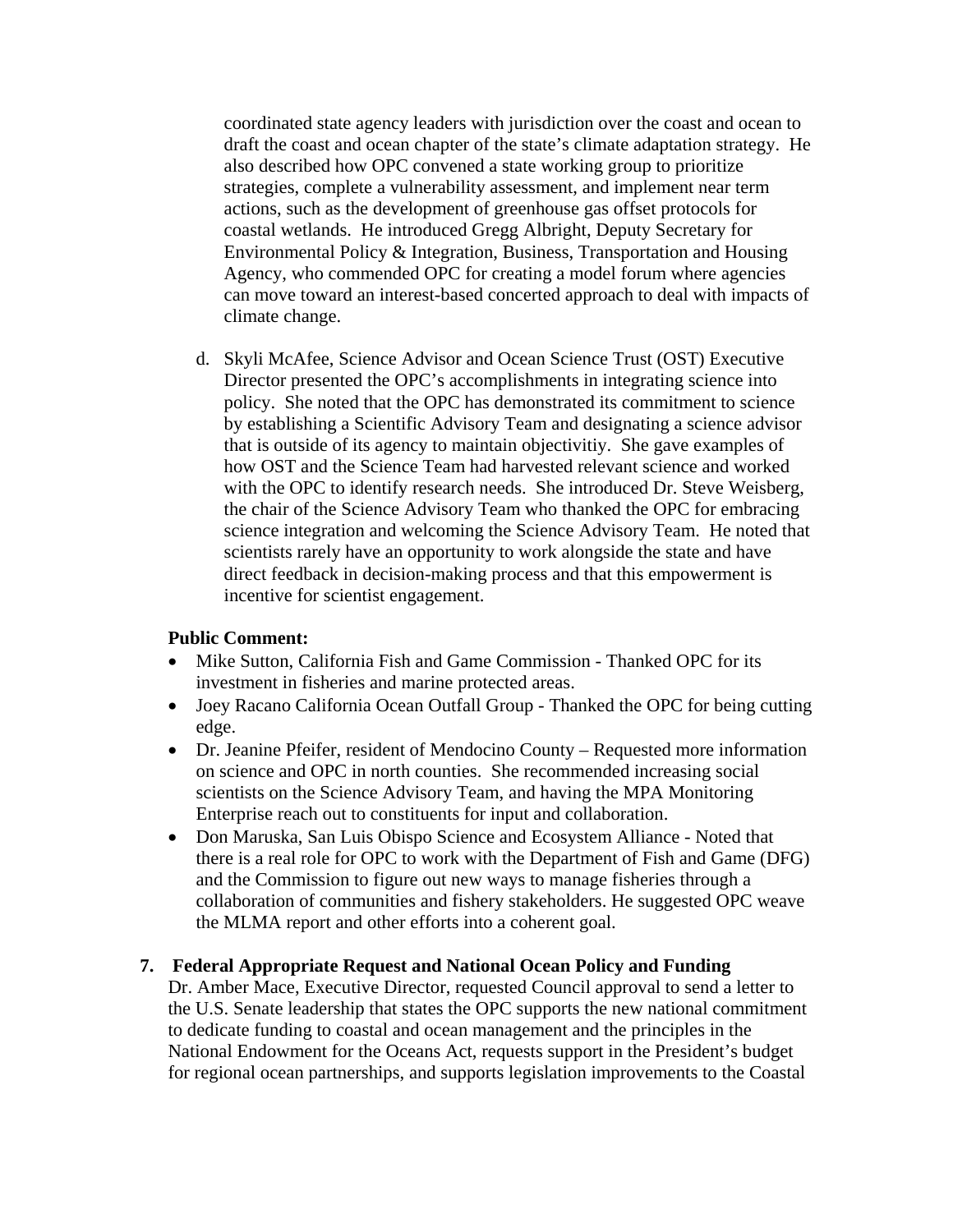Impact Assistance Program to reduce delays in payments to the state from the Bureau of Ocean Energy Management, Enforcement and Regulation.

## **Public Comment:**

- Kaitlin Gaffney, Ocean Conservancy Spoke in support
- Chris Cohen, Southern California Coastal Ocean Observing System and the Central and Northern California Ocean Observing System - Spoke in support.
- Leila Monroe, Natural Resources Defense Council Spoke in support.

It was moved for approval by Adams, seconded by Knatz. Ayes: Snow, Adams, Knatz, Thayer Nays:0

## **8. OPC Strategic Plan**

Dr. Amber Mace requested the Council consider and approve a conceptual work plan for updating the OPC's five year strategic plan. She described principles highlighted in the evaluation that will underline development of the plan and the proposed work plan steps for identifying future OPC issue areas: develop a clear problem statement and rationale for OPC engagement in the issue, outline stakeholders, prioritize strategic actions, and develop an action plan and anticipated outcomes, goals, and potential sources of funding. She stated that the OPC might retain a facilitator to guide it through the process and have a plan by end of 2011.

Geraldine Knatz mentioned that she appreciated the summary crosswalk of what OPC has done on the last strategic plan and would welcome the opportunity to brainstorm on the next plan and process.

# **Public Comment:**

- Dr. Jeanine Pfieffer, resident of Mendocino County Noted that only 8 of 15 pages were in the provided copies and requested that OPC give guidance for how local communities can participate in the process.
- Joey Racano, California Ocean Outfall Group mentioned that independent funding is important to OPC success.

It was moved for approval by Knatz, seconded by Adams. Ayes: Snow, Adams, Knatz, Thayer Nays:0

### **9. Public Comment on Non-Agenda Items**

- James Hudell, La Jolla Friends of the Seals Expressed concern for the harbor seal rookery in La Jolla and requested that OPC send a letter to the San Diego mayor requesting that he declare an emergency.
- Dr. Irwin Haydock, Six California Generations Thanked the OPC for all it has done.
- Joey Racano, California Ocean Outfall Group Discussed the San Diego 301H sewer waiver and noted that this is the last waiver in California for secondary treated discharge.